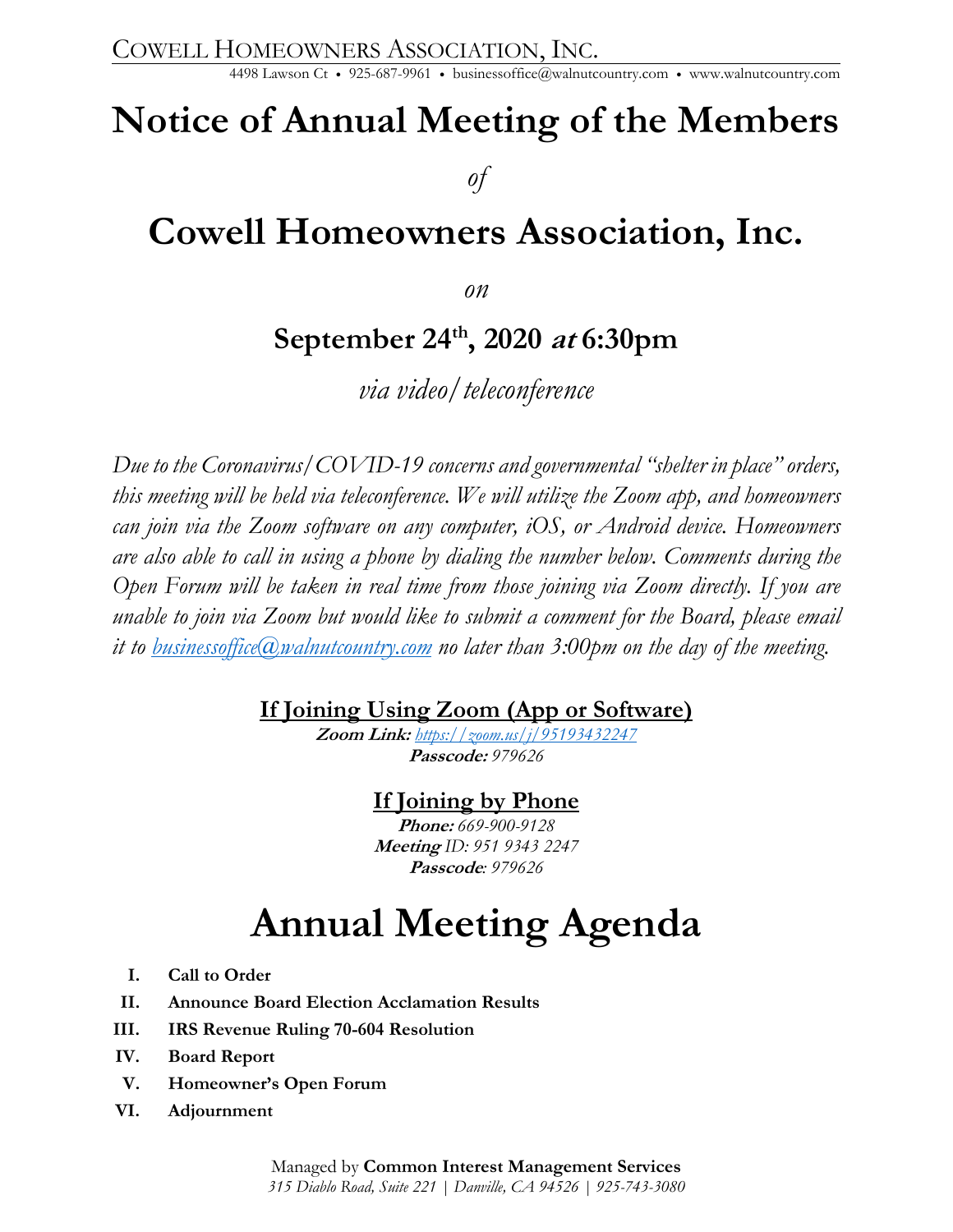COWELL HOMEOWNERS ASSOCIATION, INC. 4498 Lawson Ct • 925-687-9961 • businessoffice@walnutcountry.com • www.walnutcountry.com

## **Notice of Meeting**

### *of the*

# **Cowell Homeowners Association, Inc.**

### **Board of Directors**

*on* 

### **September 24th, 2020 at 7:00pm**

*via video/teleconference* 

*Due to the Coronavirus/COVID-19 concerns and governmental "shelter in place" orders, this meeting will be held via teleconference. We will utilize the Zoom app, and homeowners can join via the Zoom software on any computer, iOS, or Android device. Homeowners are also able to call in using a phone by dialing the number below. Comments during the Open Forum will be taken in real time from those joining via Zoom directly. If you are unable to join via Zoom but would like to submit a comment for the Board, please email it to businessoffice@walnutcountry.com no later than 3:00pm on the day of the meeting.* 

**If Joining Using Zoom (App or Software)** 

**Zoom Link:** *https://zoom.us/j/95193432247* **Passcode:** *979626* 

### **If Joining by Phone**

**Phone:** *669-900-9128*  **Meeting** *ID: 951 9343 2247*  **Passcode***: 979626* 

Managed by **Common Interest Management Services**  *315 Diablo Road, Suite 221 | Danville, CA 94526 | 925-743-3080*